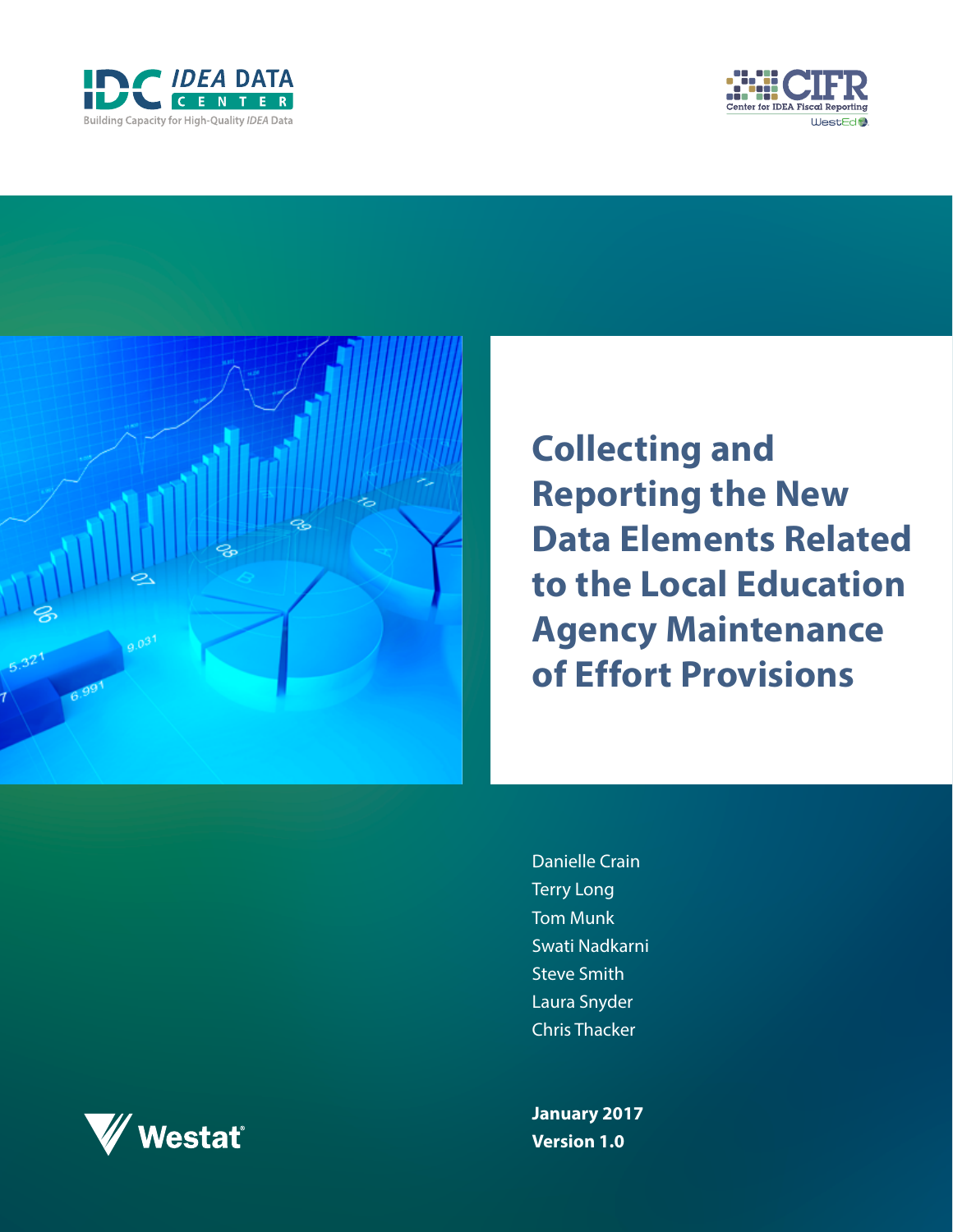



The *IDEA* Data Center (IDC) and the Center for IDEA Fiscal Reporting (CIFR) created this document under U.S. Department of Education, Office of Special Education Programs grant numbers H373Y130002 (IDC) and H373F140001 (CIFR). Richelle Davis and Meredith Miceli serve as IDC project officers. Matthew Schneer and Dan Schreier serve as CIFR project officers.

The views expressed herein do not necessarily represent the positions or policies of the U.S. Department of Education. No official endorsement by the U.S. Department of Education of any product, commodity, service, or enterprise mentioned in this publication is intended or should be inferred. This product is public domain. Authorization to reproduce it in whole or in part is granted.

For more information about IDC's work and its partners, see [www.ideadata.org](http://www.ideadata.org). For more information about CIFR, see [www.cifr.wested.org/.](http://www.cifr.wested.org/)

January 2017

*IDEA* Data Center (IDC) and the Center for IDEA Fiscal Reporting (CIFR)

#### **Suggested Citation:**

Crain, D., Long, T., Munk, T., Nadkarni, S., Smith, S., Snyder, L., and Thacker, C. (2017, January). *Collecting and Reporting the New Data Elements Related to the Local Education Agency Maintenance of Effort Provisions,* (Version 1.0). *IDEA* Data Center and Center for IDEA Fiscal Reporting. Rockville, MD: Westat.





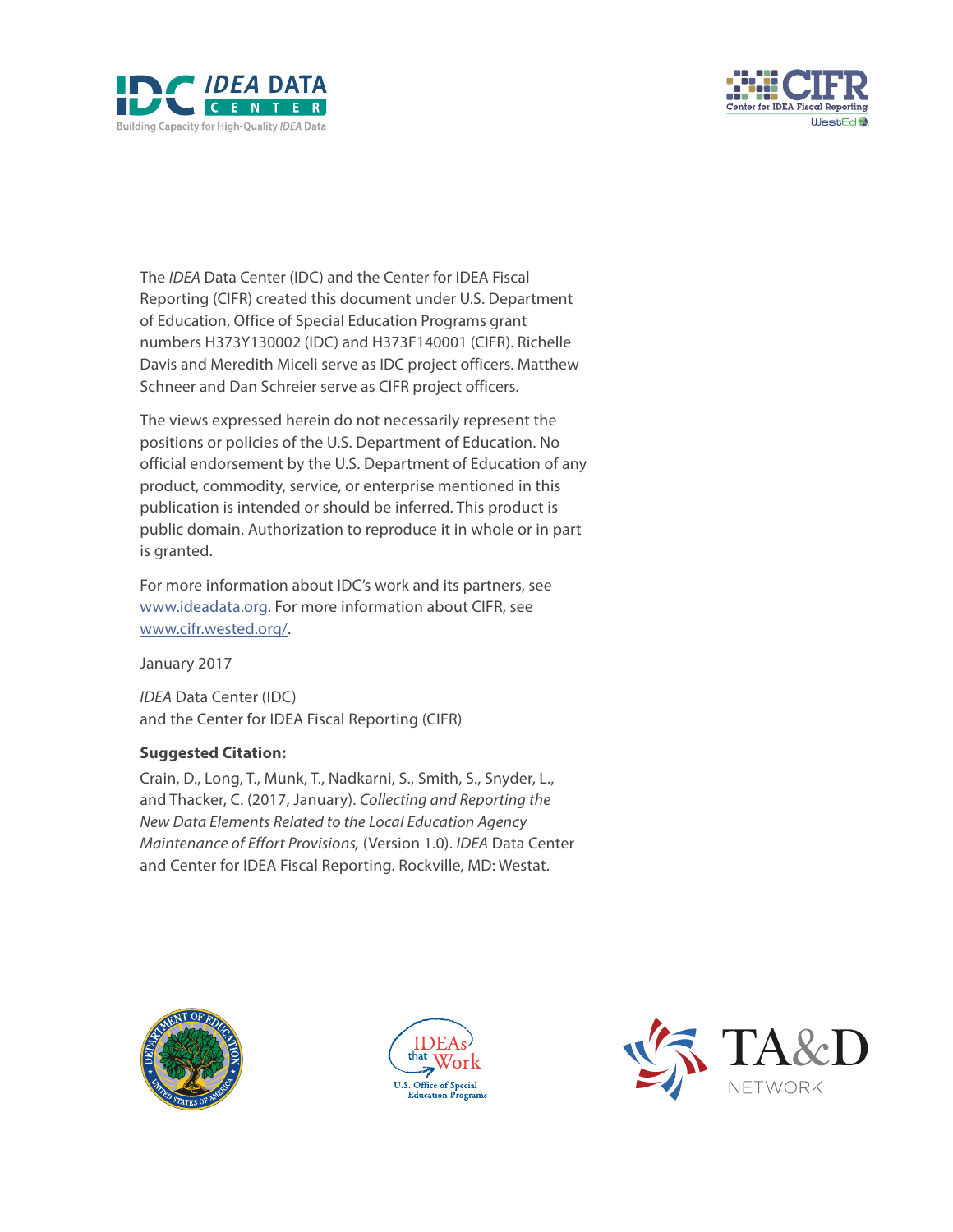### **Introduction**

The Office of Special Education Programs (OSEP) is adding four new data elements related to the local education agency (LEA) Maintenance of Effort (MOE) provisions of the *Individuals with Disabilities Education Act* (IDEA) in the MOE Reduction and Coordinated Early Intervening Services (CEIS) data collection.

OSEP will use data reported for the new data elements to determine (a) if LEAs/educational service agencies (ESAs) are meeting the MOE compliance standard, and (b) the amount of non-Federal funds states have returned to the U.S. Department of Education (ED) based on the failure of the LEAs/ESAs to meet the MOE compliance standard.

State education agencies (SEAs) and LEAs/ESAs will begin reporting the following new data elements for the MOE Reduction and CEIS data collection for the school year 2016–17 that is due in May 2018.

- Did the state determine whether the LEA/ESA met the MOE compliance standard in (Reference Year)?
- Did the LEA/ESA meet the MOE compliance standard in (Reference Year)?
- By the date of this data submission, did the state return non-Federal funds to ED based on the failure of the LEA/ ESA to meet the MOE compliance standard in (Reference Year)?
- What amount of non-Federal funds did the state return to ED based on the failure of the LEA/ESA to meet the MOE compliance standard in (Reference Year)?

This resource discusses each of the four new data elements and provides additional support and assistance as states prepare to collect and submit these data. Although the requirement to capture and report the information is new, states have already been responsible for performing these functions as part of their role in monitoring LEA/ESA compliance with IDEA's MOE requirements. In conjunction with reporting these data, SEAs will formalize decisionmaking processes around MOE, develop protocols to describe how specific functions are performed, and identify roles and responsibilities of staff in the SEA responsible for collecting, validating, and reporting these data elements.

The sections that follow review each new element and present information about actions the SEA may take to address and answer the questions posed for each of the four data elements.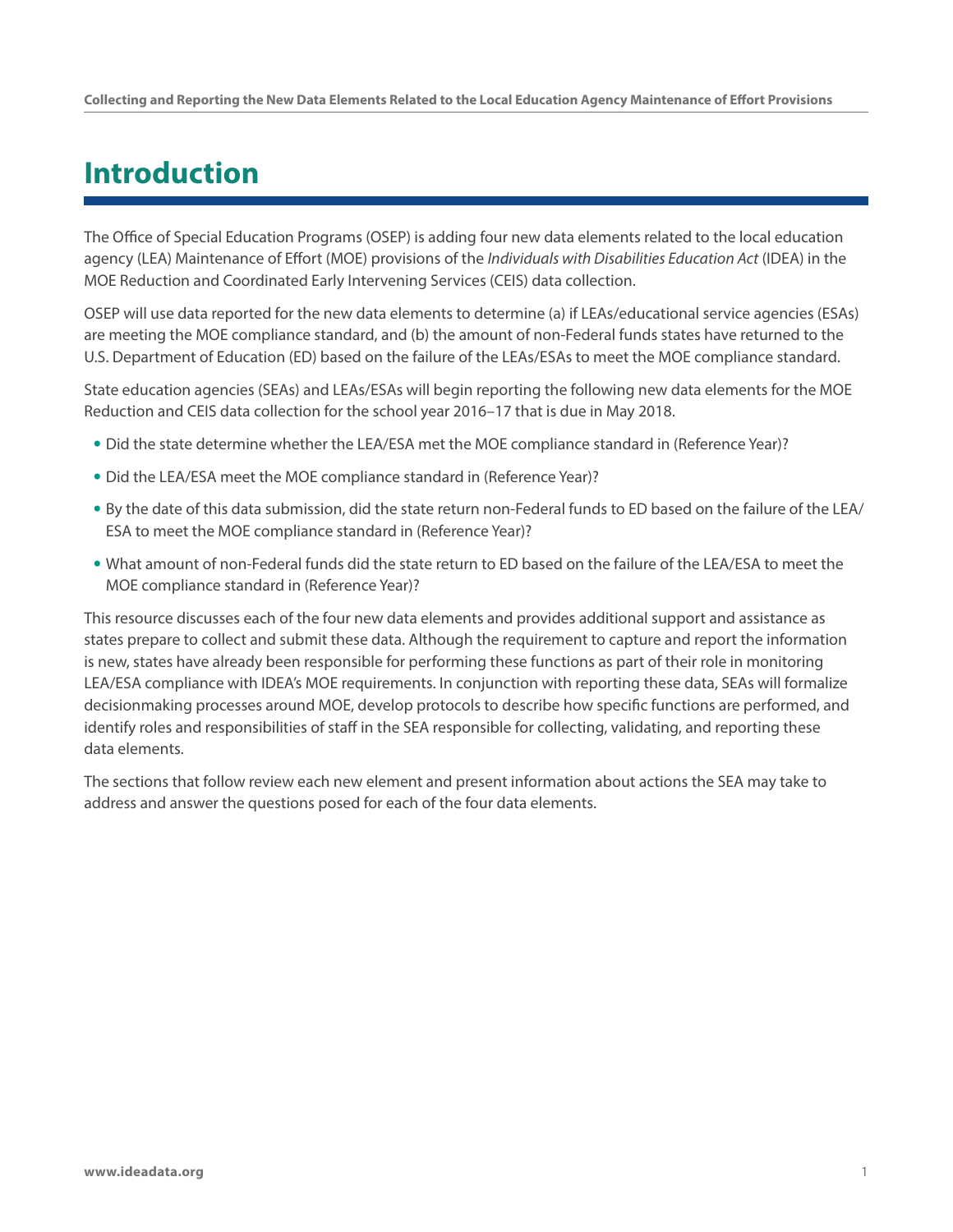# **What States Need to Know to Collect the New MOE Data Elements**

#### Did the State Determine Whether the LEA/ESA Met the MOE Compliance Standard in the Reference Year?

The state will answer yes or no to this question for each LEA/ESA.

Compliance determinations are made for LEAs/ESAs based on the following:

- process used to determine LEA MOE;
- expenditure reports for state and local funds, including
	- total amount expended in local funds for the education of children with disabilities in the reference year and the preceding fiscal year when the standard for local funds only was last met, and
	- the amount expended in state and local funds on the education of children with disabilities in the reference year and the preceding fiscal year when the test for state and local funds was last met;
- calculations used by the LEAs/ESAs for each of the four methods listed below to determine if the MOE compliance standard was met—
	- total amount of local funds only,
	- $-$  total amount of state and local funds.
	- per capita amount of local funds only, and
	- $-$  per capita amount of state and local funds;
- total enrollment of students with disabilities for the reference year and the preceding fiscal year when each per capita standard was last met.

#### Did the LEA/ESA Meet the MOE Compliance Standard in the Reference Year?

The state will answer yes, no, or NA to this question for each LEA/ESA:

- If the LEA/ESA is in compliance when it meets the requirements for any one of the four MOE compliance methods, and the state should answer yes.
- If the LEA/ESA does not meet requirements using any of the four methods, the LEA/ESA is not in compliance, and the state should answer no.
- If the state did not determine if the LEA was in compliance, and the state should answer NA.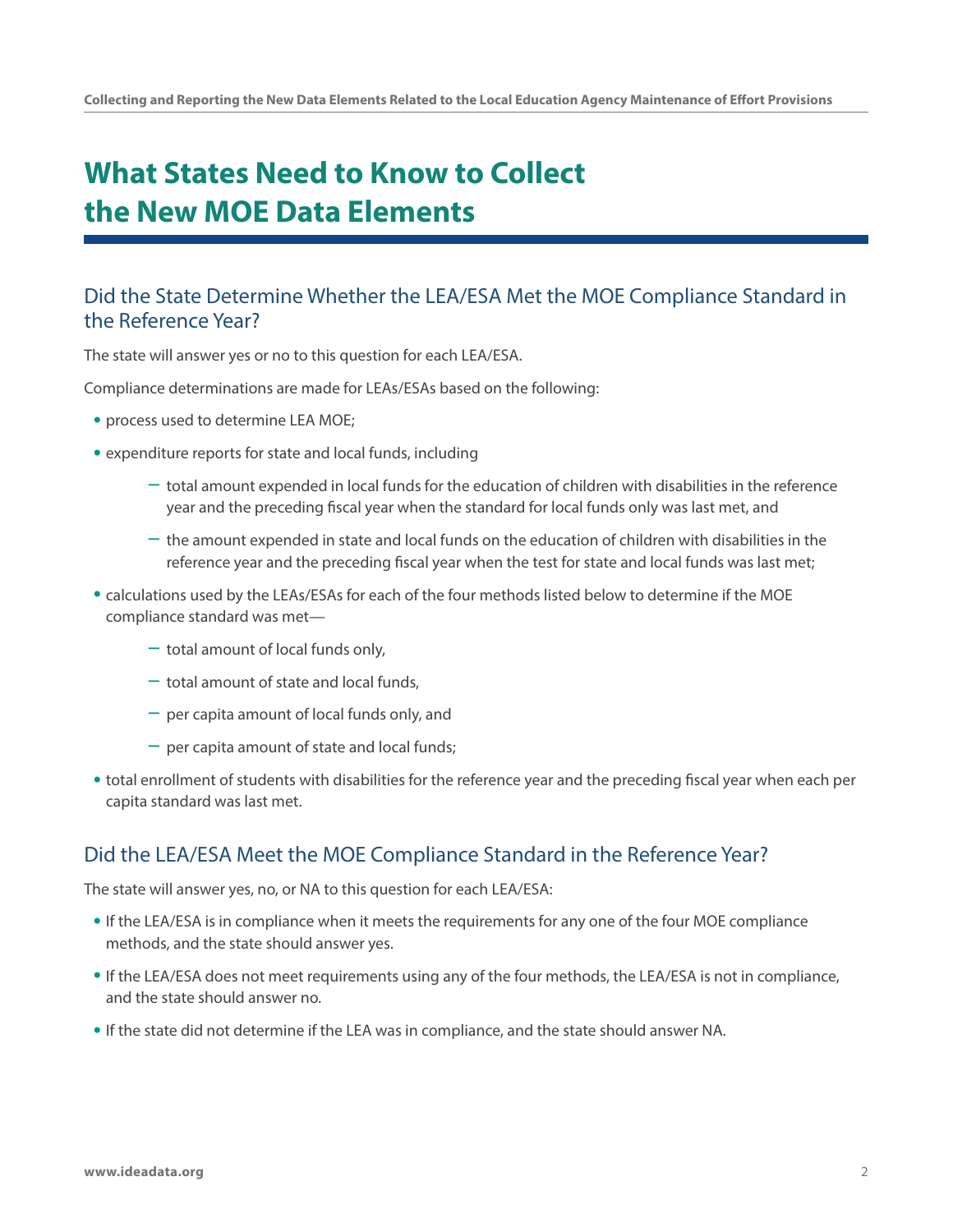The state will review the compliance decision documents based on the following for each LEA/ESA that the SEA evaluated for MOE compliance:

- actual expenditures;
- documentation for each of the four methods;
- documentation of exceptions for allowable MOE reduction if applicable; and
- compliance status in each of the four methods.

#### By the Date of the Referenced Data Submission, Did the State Return Non-Federal Funds to ED Based on the Failure of the LEA/ESA to Meet the MOE Compliance Standard in the Reference Year?

The state will answer yes or no to this question for each LEA/ESA for which the state determined MOE compliance was not met; otherwise, the state will answer NA.

The state will create and adhere to policies and procedures regarding LEA/ESA MOE compliance, including a process for returning non-Federal funds to ED (even if after the referenced data submission date). This process should address the specific source(s) of the non-Federal funds to be returned.

#### What Amount of Non-Federal Funds Did the State Return to ED Based on the Failure of the LEA/ESA to Meet the MOE Compliance Standard in the Reference Year?

For each LEA/ESA for which the state reported returning non-Federal funds, the state will report the dollar amount of all non-Federal funds the state returned to ED; for all other LEAs/ESAs, the state will report NA. The state will create and adhere to policies and procedures in place regarding LEA/ESA MOE compliance, including a process for returning non-Federal funds to ED. This process should address how the state determines the following:

- the lesser amount by which the LEA/ESA failed to meet the MOE compliance standard across each of the four methods;
- the amount of the IDEA Part B (Sections 611 and 619) subgrants in the reference fiscal year;
- the amount by which the LEA failed to maintain its level of expenditures, or the total amount of the LEA's Part B IDEA subgrant under Sections 611 and 619 of the IDEA, whichever is lower; and
- the amount of non-Federal funds, if any, that were returned to the state by the LEA/ESA, or how much was withheld by the state.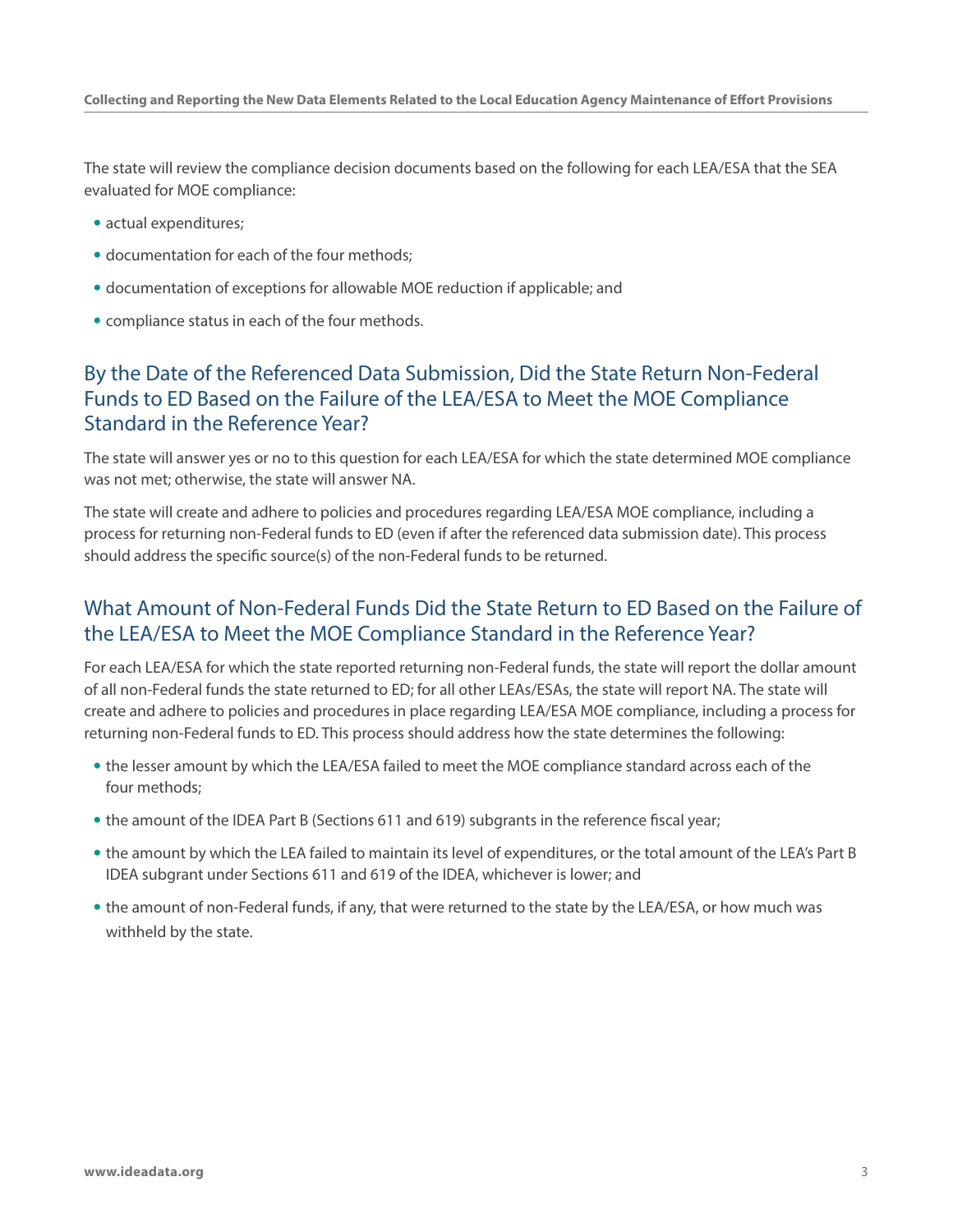### **Timeline**

#### Develop Policies and Procedures

States are encouraged to create a timeline for events that occur before submission of the new data elements and to develop policies and procedures to assist LEAs/ESAs with this new federal reporting requirement.

The timeline may include dates when the following milestones are met:

- The state notifies the LEAs/ESAs that will be monitored for LEA MOE compliance.
- The LEAs/ESAs submit their expenditures to the state.
- The state finalizes an audit of the LEA/ESA expenditures.
- The state determines if the LEA/ESA met the MOE compliance standard.
- The state determines the amount of penalty from non-Federal funds it will return when an LEA/ESA fails to meet the MOE compliance standard; the policies may address if and how the state recoups the penalty from the LEAs/ ESAs that failed to meet MOE compliance.
- The LEA/ESA submits the penalty from the non-Federal funds to the state (if applicable).
- The state submits non-Federal funds to ED.

### What States Should Be Doing Now to Prepare for Reporting the New LEA MOE Data Elements

If your state has a statewide, online system for MOE

- Review the existing elements in the system to determine if the system houses the necessary information to report the four new data elements.
- Determine any gaps between what is housed in the system and what is needed to report the new data elements accurately.
- Decide whether the system will be updated to store, calculate, and/or report the missing information, or if another method will be used.
- Work with fiscal, program, data, and information technology/vendor staff to make any necessary changes to the system or develop the additional methodology.
- Use the data to generate a report, by LEA/ESA, that can be integrated into the overall LEA MOE Reduction and CEIS data collection.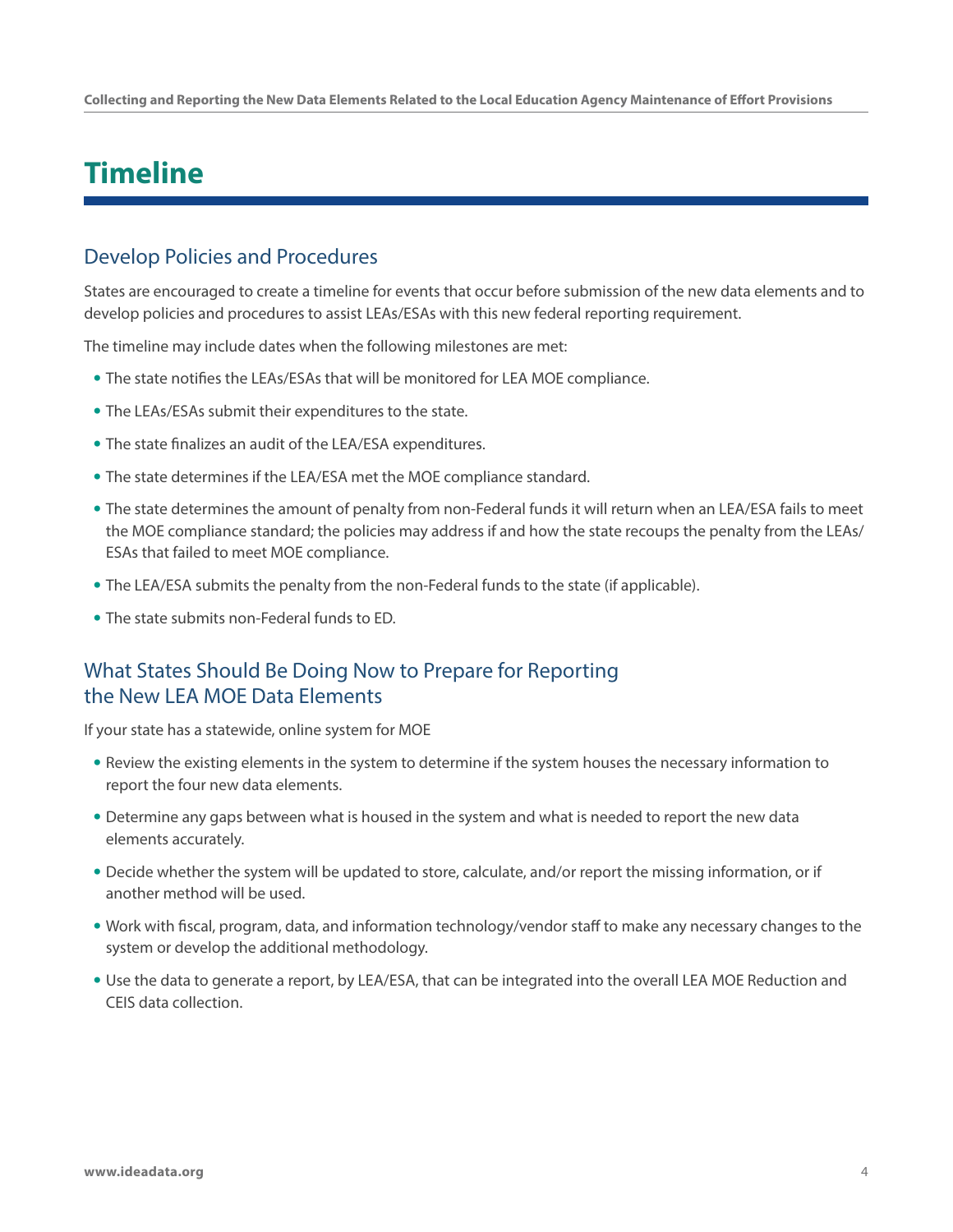If your state collects MOE data from LEAs/ESAs via individual spreadsheets (or similar methods)

- Review the existing information that the state collects from LEAs/ESAs to ensure it includes the necessary information to report on the four new data elements.
- Identify any gaps between what is collected and what is needed to report the new data elements accurately.
- Determine when and how any missing information will be collected, calculated, and stored.
- Work with fiscal, program, data, and IT staff to make any necessary changes.
- Integrate the new data elements into the overall LEA MOE Reduction and CEIS data collection.